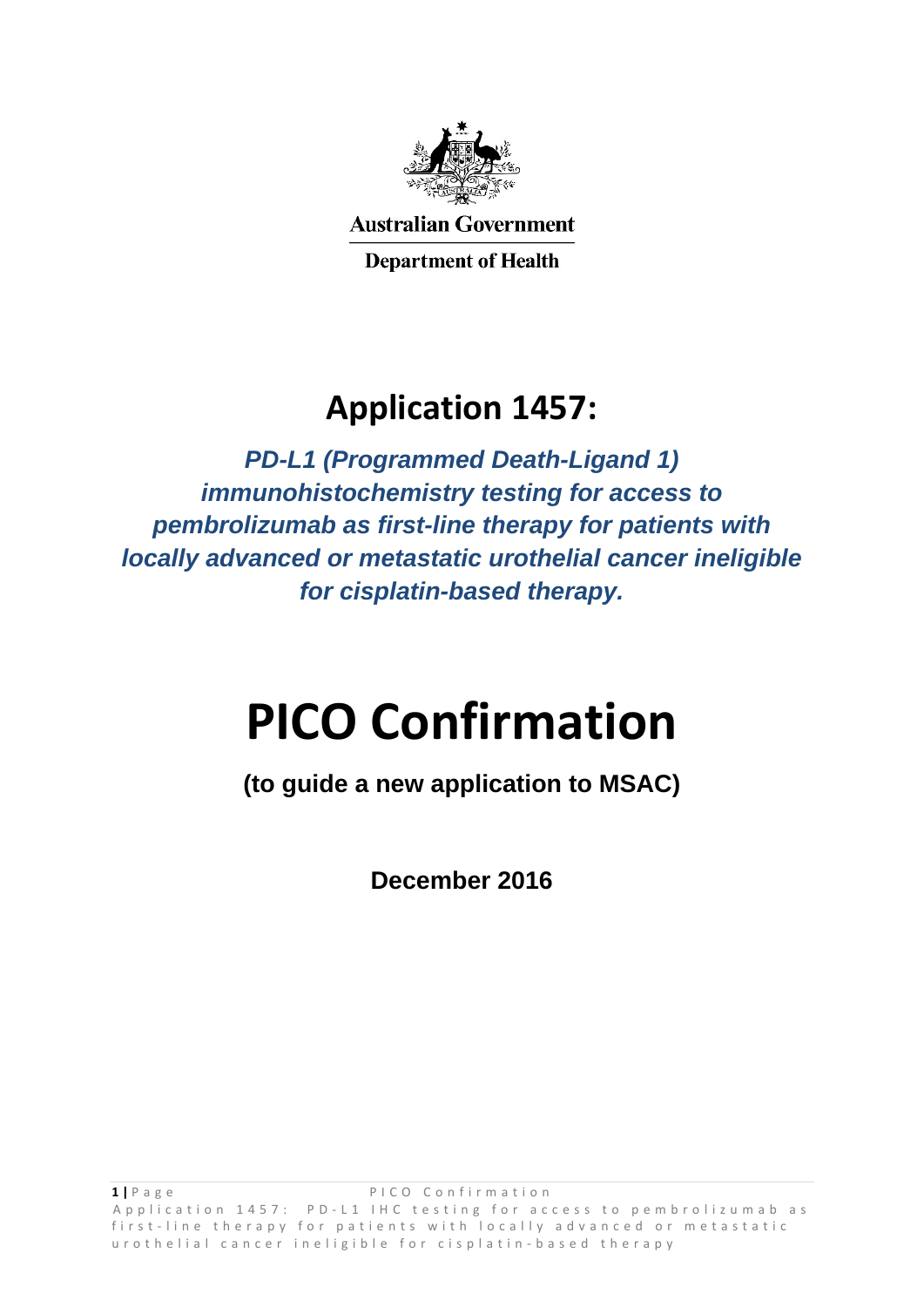*Summary of PICO/PPICO criteria to define the question(s) to be addressed in an Assessment Report to the Medical Services Advisory Committee (MSAC)*

| Component    | <b>Description</b>                                                                                                                                                                                                                                                                                                                                                                                                                                                                                                                                                    |
|--------------|-----------------------------------------------------------------------------------------------------------------------------------------------------------------------------------------------------------------------------------------------------------------------------------------------------------------------------------------------------------------------------------------------------------------------------------------------------------------------------------------------------------------------------------------------------------------------|
| Patients     | Patients with a diagnosis of locally advanced or metastatic urothelial cancer<br>who are ineligible for cisplatin-based therapy                                                                                                                                                                                                                                                                                                                                                                                                                                       |
| Prior tests  | Routine histology, cytology and immunohistochemistry tests to confirm<br>diagnosis of locally advanced or metastatic urothelial cancer                                                                                                                                                                                                                                                                                                                                                                                                                                |
| Intervention | PD-L1 testing to identify patients who express PD-L1 for access to<br>pembrolizumab treatment                                                                                                                                                                                                                                                                                                                                                                                                                                                                         |
| Comparator   | No PD-L1 testing and treatment with standard of care: carboplatin +<br>gemcitabine, carboplatin or gemcitabine monotherapy or best supportive care                                                                                                                                                                                                                                                                                                                                                                                                                    |
| Outcomes     | <b>Biomarker</b><br>Prognostic effect of PD-L1 expression in patients with locally advanced or<br>metastatic urothelial cancer<br>Pembrolizumab treatment effect modification by PD-L1 expression                                                                                                                                                                                                                                                                                                                                                                     |
|              | <b>Test</b><br>Safety: psychological and physical harms from testing (including rates of re-<br>biopsy and re-testing)<br>Effectiveness<br>$\bullet$<br>o Analytic performance: precision<br>Comparative performance: concordance with other tests that predict a<br>O<br>response to anti-PD-L1 therapies<br>o Clinical utility: outcomes from treatment with and without PD-L1<br>testing, relative to standard of care<br>Change in management: whether knowledge of the test result causes a<br>change in the management of the patient by the treating clinician |
|              | <b>Medicine</b><br>Safety: adverse events related to a change in treatment including<br>$\bullet$<br>tolerability and toxicity (particularly immune-related adverse events)<br>Effectiveness<br>Primary: overall survival; quality of life; progression free survival<br>O<br>o Secondary: response rate (complete response or partial response<br>according to RECIST and irRC criteria); disease control rate (response<br>rate + rate of stable disease); duration of response; rate of disease<br>progression; time to progression                                |
|              | Co-dependent technologies<br>Clinical utility: outcomes from treatment with and without PD-L1 testing,<br>relative to standard of care<br>Cost-effectiveness                                                                                                                                                                                                                                                                                                                                                                                                          |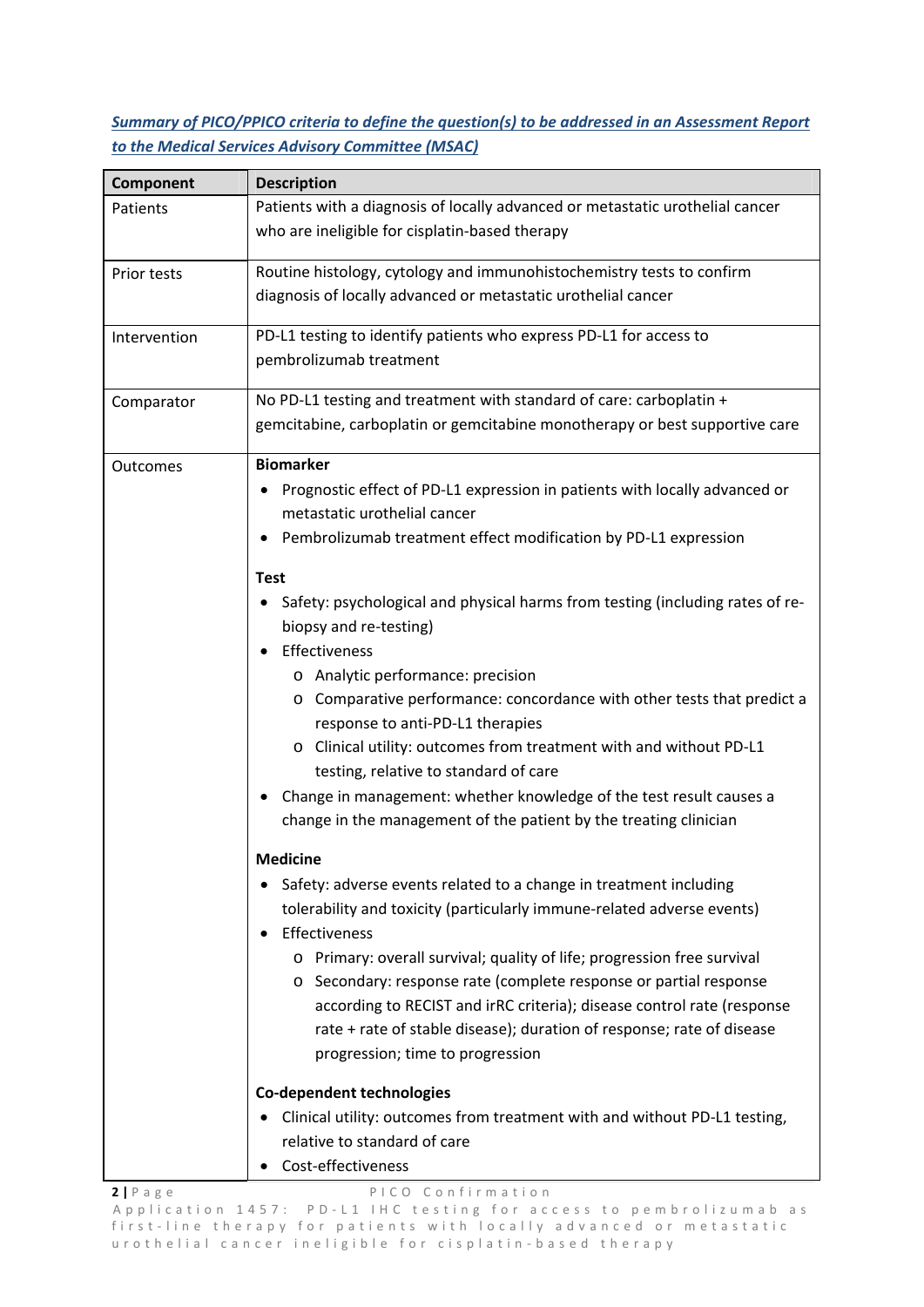| Component | <b>Description</b>                                                          |
|-----------|-----------------------------------------------------------------------------|
|           | PD-L1 testing and pembrolizumab treatment compared to no PD-L1<br>$\circ$   |
|           | testing and standard of care treatment: cost per quality-adjusted life      |
|           | year gained; cost per life year gained; cost of testing per PD-L1 positive  |
|           | case detected; cost of testing per PD-L1 positive case detected and         |
|           | treated with pembrolizumab                                                  |
|           | pembrolizumab treatment in an unselected population, compared to<br>$\circ$ |
|           | no PD-L1 testing and standard of care treatment: cost per quality-          |
|           | adjusted life year gained; cost per life year gained                        |
|           | Predicted use of the test and medicine in practice                          |
|           | Number of patients tested<br>$\circ$                                        |
|           | Number of patients treated<br>$\circ$                                       |
|           | Number of patients tested per PD-L1 positive result<br>$\circ$              |
|           | Number of patients tested per PD-L1 positive result treated with<br>$\circ$ |
|           | pembrolizumab                                                               |
|           | Financial implications for the MBS<br>$\circ$                               |
|           | Financial implications for the PBS<br>O                                     |
|           | Financial implications for the Australian Government<br>$\circ$             |
|           |                                                                             |

## *Research questions*

- What is the safety, effectiveness and cost-effectiveness of PD-L1 testing for access to pembrolizumab compared to no PD‐L1 testing and standard of care treatment?
- What is the safety, effectiveness and cost-effectiveness of pembrolizumab treatment without PD-L1 testing compared to no PD-L1 testing and standard of care treatment?

### Linked evidence

- What is the analytic and comparative performance of PD-L1 testing for determining access to pembrolizumab in patients with locally advanced or metastatic urothelial cancer?
- ‐ Is PD‐L1 testing able to predict differences in health outcomes in patients with locally advanced or metastatic urothelial cancer irrespective of clinical management provided?
- Is there a change in management in patients with locally advanced or metastatic urothelial cancer who are found to express PD‐L1?
- Is there a treatment effect modification (i.e. interaction) as a consequence of biomarker status?
- ‐ Does treatment with pembrolizumab lead to better health outcomes in patients with locally advanced or metastatic urothelial cancer who express PD‐L1 compared with standard of care treatment?
- ‐ Is PD‐L1 testing safe in patients with locally advanced or metastatic urothelial cancer compared with no testing?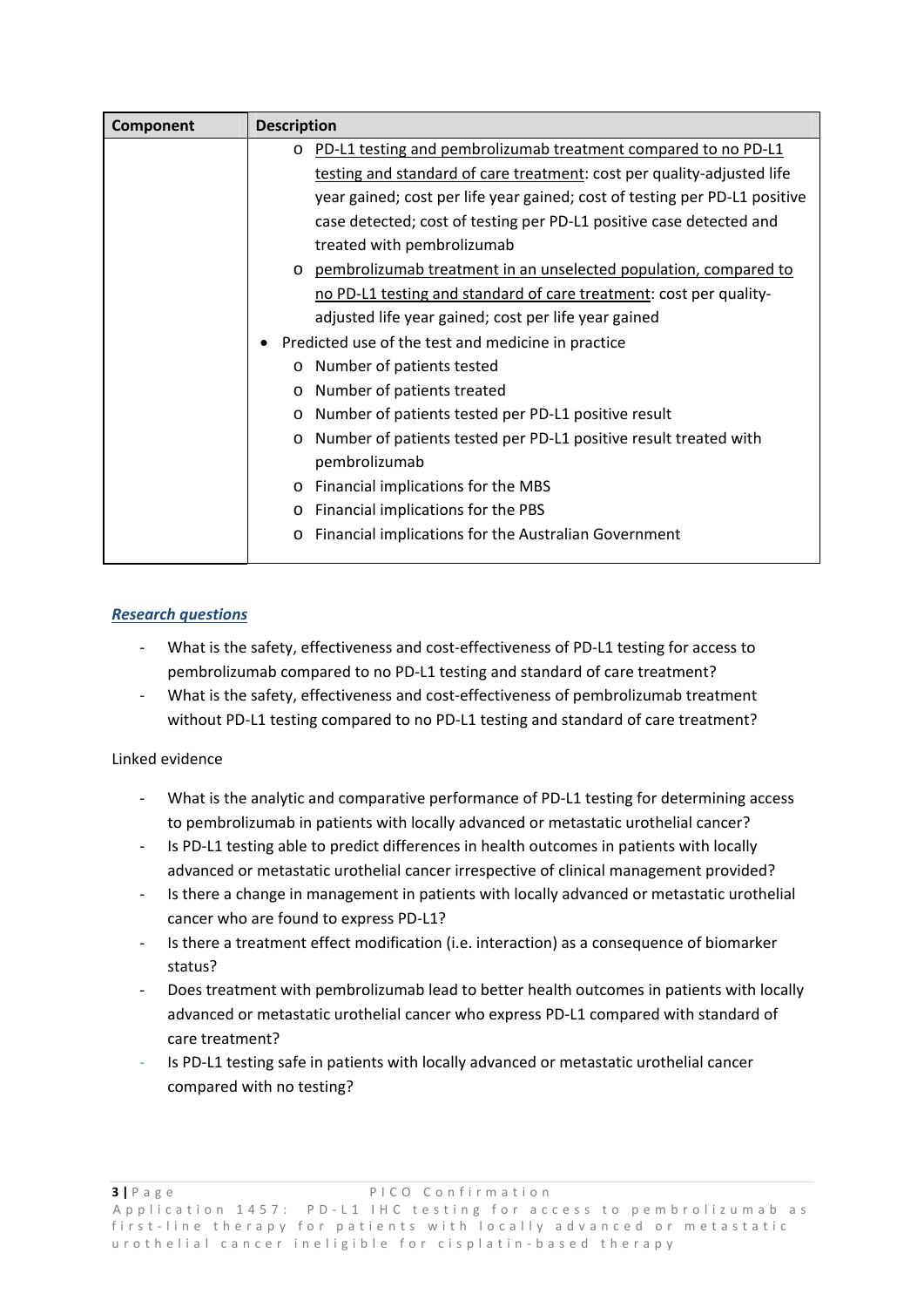#### *PICO rationale*

#### **Population**

The target population for programmed death‐ligand 1 (PD‐L1) testing is proposed to be patients with locally advanced or metastatic urothelial cancer who are ineligible for cisplatin‐based therapy, on diagnosis of advanced disease. Pembrolizumab treatment is proposed in patients with locally advanced or metastatic urothelial cancer who are ineligible for cisplatin‐based therapy and who are found to express PD‐L1.

Urothelial cancers most commonly present in the bladder, but can also present in the ureters or renal pelvis. More than 90% of all bladder cancers are urothelial subtype. Bladder cancer accounts for approximately 2% of all new cancers in Australia with approximately 2,800 patients diagnosed each year. The Application Form indicates that approximately 38% have locally advanced or metastatic disease. However, the majority of advanced cases would have relapsed from an earlier stage of disease and so PD‐L1 testing would most likely occur on archival tissue samples from these patients.

Approximately 50% are ineligible for cisplatin, due predominantly to renal dysfunction, poor performance status and/or co-morbidity.<sup>1</sup> Patients with at least one of the following are considered ineligible for cisplatin (as per eligibility criteria for KEYNOTE‐052, KN‐052):

- Eastern Cooperative Oncology Group (ECOG) performance status of 2;
- Renal dysfunction (creatinine clearance < 60 mL/min but ≥30 mL/min);
- Common Terminology Criteria for Adverse Events (CTCAE) grade ≥ 2 audiometric hearing loss or peripheral neuropathy; or
- New York Heart Association (NYHA) class III heart failure.

Prevalence of PD‐L1 expression from interim analysis of the first 100 patients enrolled in KN‐052 observed that 63% showed any PD‐L1 expression (defined as ≥1% combined positive score, CPS) and that 30% had high PD-L1 expression, defined as  $\geq$ 10% CPS.<sup>2</sup> The Application From noted that prevalence of PD‐L1 expression (≥1% scoring method not reported) in KEYNOTE‐012 (KN‐012), was 64.2%.

### *Rationale*

The Application Form lists two studies as supporting evidence, KN‐052 and KN‐012. KN‐052 is a single-arm, phase 2 study of pembrolizumab as first-line therapy for adults with locally advanced or metastatic urothelial cancer of the renal pelvis, ureter, bladder, or urethra who are ineligible for cisplatin. Patients were enrolled into KN‐052 on a PD‐L1 'all‐comers' basis. KN‐012 is a single‐arm, phase 1b study of pembrolizumab, any line, for adults with advanced urothelial cancer of the bladder, renal pelvis, ureter, or urethra. Patients who showed ≥1% PD‐L1 expression in tumours cells

 $1$  Bellmunt J., Orsola A., Leow J.J., et al. Bladder cancer: ESMO Practice Guidelines for diagnosis, treatment and follow-up. Ann Oncol, 2014, 25 Suppl 3, iii40-8.<br><sup>2</sup> Balar, A., Bellmunt, J., O'Donnell, P.H., et al. Pembrolizumab (pembro) as first-line therapy for

advanced/unresectable or metastatic urothelial cancer: Preliminary results from the phase 2 KEYNOTE‐052 study, *Ann Oncology*, 2016, 27, Suppl 6. Available from: Ann Oncology, 2016, 27, Suppl 6

**<sup>4</sup> |** Page PICO Confirmation Application 1457: PD-L1 IHC testing for access to pembrolizumab as first-line therapy for patients with locally advanced or metastatic urothelial cancer ineligible for cisplatin ‐ based therapy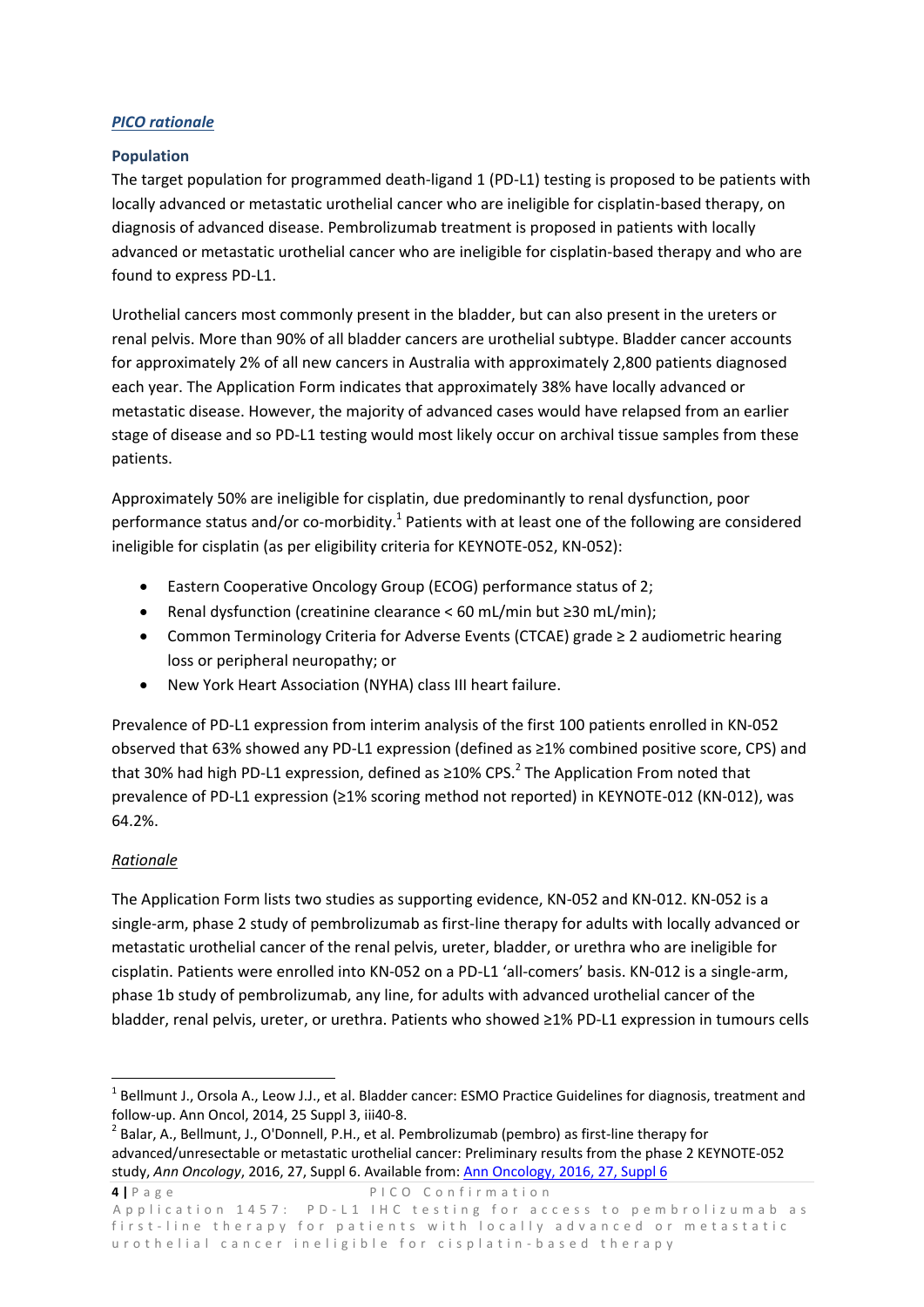or a PD‐L1–positive band in stroma by a prototype immunohistochemistry assay were enrolled. *The proposed population is consistent with the population enrolled in KN‐052.*

*The approach of limiting the test only to those with locally advanced or metastatic disease who are ineligible for cisplatin‐based therapy may introduce inefficiencies related to the timing of the test, as this approach would unlikely be pathologist‐determinable, as proposed. However, pathologists may not know the disease stage of the patient when performing routine tests to confirm the diagnosis of urothelial cancer (i.e. whether cancer is locally advanced or metastatic), which may limit the extent to which the test is pathologist‐determinable.*

The Application Form indicates that leakage in populations not targeted by the service would be minimal. *There is potential for leakage of testing in patients who are eligible for cisplatin‐based therapy, in patients at earlier stages of urothelial cancer (particularly if pathologists do not know the disease stage of the patient) or testing in other indications. Testing patients who are eligible for cisplatin may result in leakage of pembrolizumab use in patients who are able to tolerate cisplatin* and who are found to express PD-L1. This use is being explored in a randomised phase 3 clinical trial, *KEYNOTE‐361, which began enrolling in September 2016 and has an estimated primary completion of* March 2019)<sup>3</sup>. Patients are being enrolled in this trial on a PD-L1 'all-comers' basis. Further, patients *who are ineligible for cisplatin therapy may also be enrolled in KEYNOTE‐361 as participants randomised to the comparator arm receive either cisplatin + gemcitabine or carboplatin + gemcitabine. However it is unclear whether cisplatin‐eligibility is a stratification factor.*

#### **Prior test (investigative services only ‐ if prior tests are to be included)**

Prior tests include those to confirm the diagnosis and histological subtype of locally advanced or metastatic urothelial cancer.

#### **Intervention**

The intervention is PD‐L1 testing and selective treatment with pembrolizumab for those with PD‐L1 expression, and standard of care for those without PD-L1 expression. Pembrolizumab is a highly selective humanised monoclonal antibody that targets the PD-L1 receptor to elicit an immune response. PD‐L1 expression in urothelial cancer tumour biopsies can be assessed using immunohistochemistry (IHC) testing with antibodies that bind specifically to the PD‐L1 protein.

The PD‐L1 assay used in studies of pembrolizumab in urothelial cancer is the Dako PD‐L1 IHC 22C3 pharmDx Market Ready Assay, and takes between 2.5‐4 hours depending on instrumentation and protocol used. This assay was used to assess PD‐L1 expression in urothelial cancer tumour biopsies in the KN‐052 study. Limited information is presented in the Application Form regarding the test and IHC scoring methodology. However, the Application for PD‐L1 testing and pembrolizumab treatment for second-line advanced/metastatic bladder cancer (Application 1445) proposed using the CPS, which scores both inflammatory cells and tumour cells which is different to the proposed use of PD-L1 testing in non-small cell lung cancer (NSCLC; tumour proportion score, TPS), which scores only tumour cells. This scoring approach was chosen as, in the case of urothelial cancer, incorporating PD‐ L1 expression in inflammatory cells could help improve the performance of the test. *PASC may wish*

<sup>&</sup>lt;sup>3</sup> ClinicalTrials.gov Identifier: NCT02853305, Study of Pembrolizumab With or Without Platinum-based Combination Chemotherapy Versus Chemotherapy Alone in Urothelial Carcinoma (MK‐3475‐361/KEYNOTE‐ 361)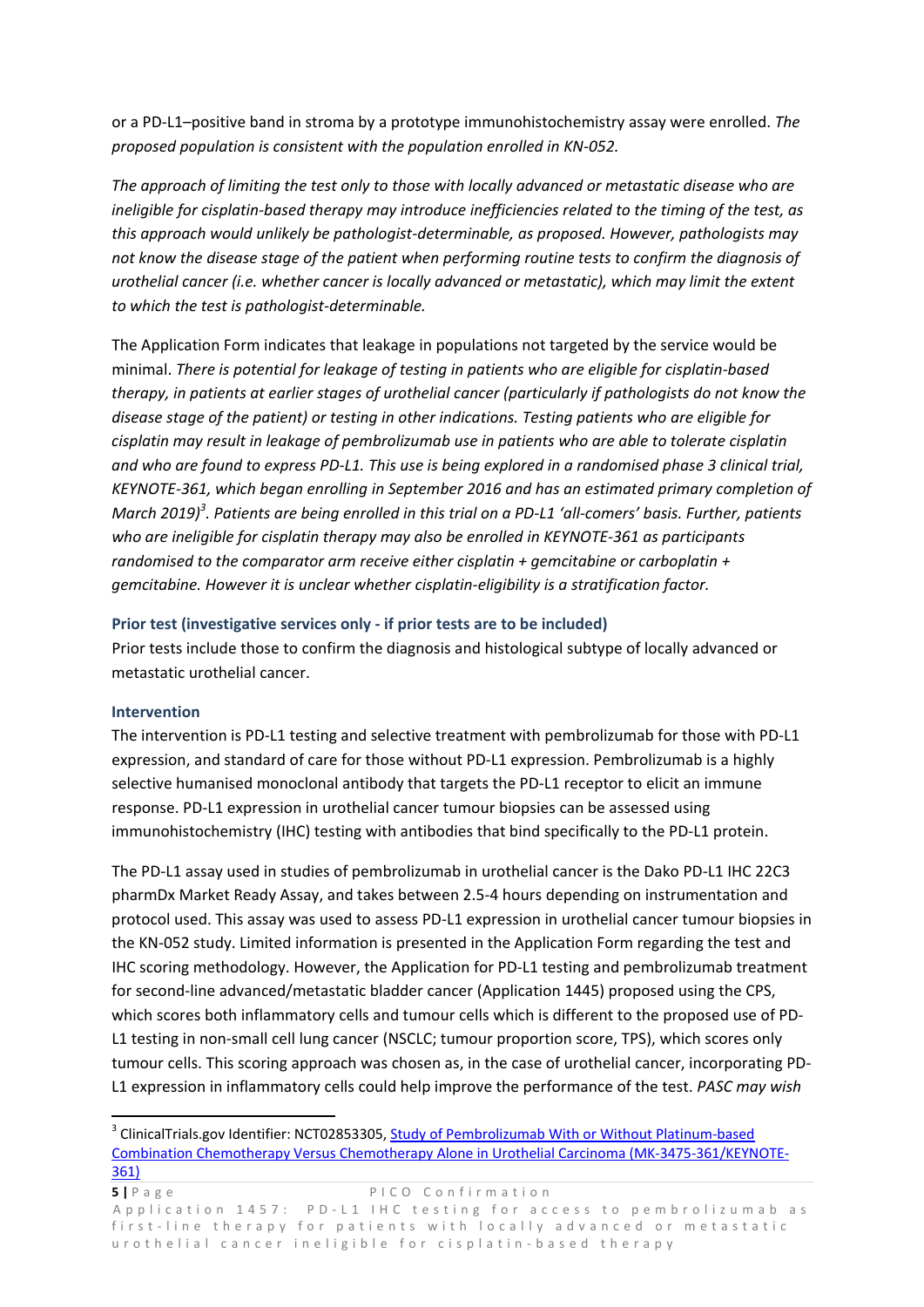to consider whether PD-L1 testing in the first-line urothelial cancer setting should be aligned with that proposed in the later-line setting (Application 1445), in terms of scoring approach and cut-offs *for determining eligibility to pembrolizumab.*

Therapeutic Goods Administration (TGA) registration of this test is pending and there are no other PD‐L1 tests commercially available in Australia, nor is PD‐L1 testing listed on the Medicare Benefits Schedule (MBS) for any indication. Applications are in progress for MBS listing of PD‐L1 testing for access to pembrolizumab in other indications (Application 1414 and 1440 for NSCLC, and Application 1445 for second‐line advanced/metastatic bladder cancer). Pembrolizumab is listed on the Pharmaceutical Benefits Scheme (PBS) for the treatment of melanoma, however this listing does not restrict by PD‐L1 status.

The Application Form indicates that only one test per patient is likely to be required through the course of disease. *It may be useful for the submission to present evidence to support whether or not PD‐L1 status changes in response to prior treatment exposure. Patients who are found not to be eligible for first‐line treatment with pembrolizumab may be eligible for pembrolizumab after disease progression following platinum‐based chemotherapy (see Application 1445). If there is the potential* for PD-L1 status to change in response to prior treatment, then these patients may require a re*biopsy and an additional PD‐L1 test to determine eligibility to later‐line pembrolizumab.*

The proposed MBS item descriptor does not restrict PD-L1 testing by assay (i.e. does not specify that the Dako 22C3 PD‐L1 test assay be used to determine eligibility to pembrolizumab). *Other PD‐L1 IHC* assays or alternative tests that predict a response to anti-PD-L1 therapies may be eligible for use. It *may be useful for the submission to present evidence to support the clinical utility of alternative testing methods for identifying patients eligible for pembrolizumab.*

It is proposed that the test be pathologist-determinable, however the Application Form indicates that specialists, including urologists and oncologists, may provide a referral for PD‐L1 testing. The Application Form proposes that a certified pathologist would be responsible for conducting the test and reporting the results, and that pathologist training and quality assurance programs would be expected to be developed with respect to delivery of diagnostic tests for access to treatments targeting the PD‐1 pathway on the PBS.

It is proposed that PD‐L1 IHC testing be performed in any pathology laboratory holding appropriate accreditation to claim pathology services through the MBS. The Application Form states that laboratories have the platform infrastructure and reagents to perform PD‐L1 IHC testing and that the PD‐L1 antibody is the only additional resource required. *However if a specific test, and therefore a specific testing platform, is required, not all laboratories may be able to provide testing without purchase of the specific testing platform*.

The Application Form indicates that uptake of PD‐L1 testing in the proposed population would be high (100%). Justification for this was that if KN-052 (a single arm phase 2 study) indicates that patients who express PD‐L1 benefit more from pembrolizumab than those who do not express PD‐ L1, then pembrolizumab could replace non‐cisplatin chemotherapies as standard of care in patients who express PD-L1, and uptake of PD-L1 testing would be 100% for all patients diagnosed with locally advanced or metastatic urothelial cancer who are ineligible for cisplatin‐based therapy.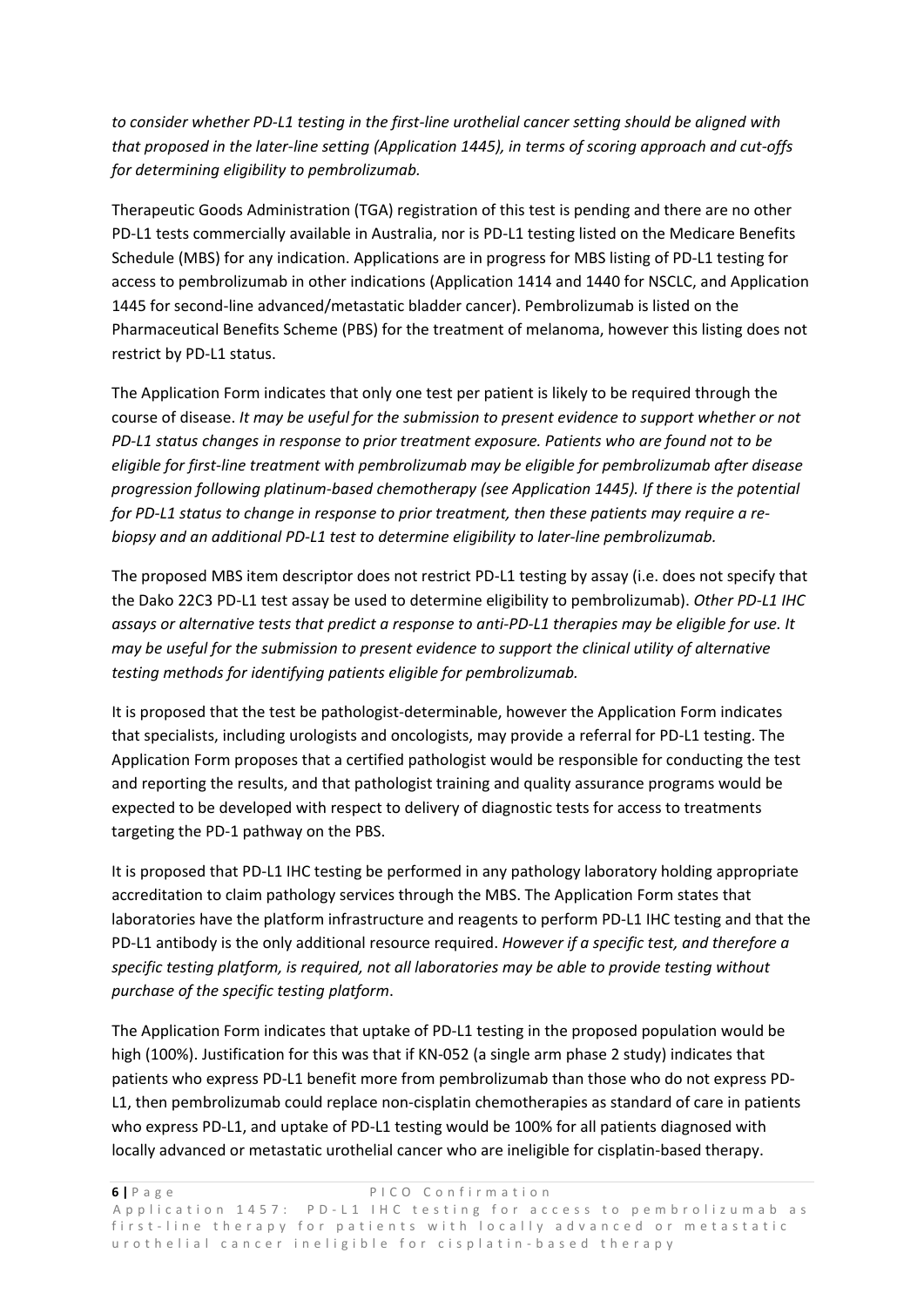*Uptake of testing is likely to depend on the comparative effectiveness and safety of pembrolizumab to non‐cisplatin chemotherapies in patients who express PD‐L1, not whether patients who express* PD-L1 benefit more from pembrolizumab treatment than those who do not express PD-L1, as without a comparison to non-cisplatin chemotherapies by PD-L1 status, the difference in effect could be due *to treatment effect modification and/or due to the prognostic effect of the biomarker.*

The Application Form has not nominated a reference standard or evidentiary standard against which to compare proposed PD‐L1 testing. *As the assay used in the KN‐052 study is the same assay to be made commercially available, then the intervention is the evidentiary standard. If the test performs* in clinical practice as per the clinical study, then the implications of false positives and false negatives *are directly inherent in the outcomes data of the study. Concordance of alternative tests that predict* a response to anti-PD-L1 therapies with the evidentiary standard would also need to be provided.

The Application Form stated that pathologist training and quality assurance programs would be developed to deliver diagnostic tests for access to treatments targeting the PD‐1 pathway on the PBS. *Further detail on these would be useful for MSAC consideration.*

### *Rationale*

PASC may wish to consider whether an optimal PD-L1 expression cut-off that predicts the clinical benefit of pembrolizumab (or of other PD-L1 or PD-1 inhibitors) is needed. Analyses of treatment effect variation based on mutually exclusive subsets of PD-L1 expression (for example <1% vs. ≥1% to <5% vs. ≥5% to <10% vs. ≥10% etc.) could be useful for MSAC and PBAC consideration as it would *allow the impact of increasing levels of expression on the comparative effectiveness of pembrolizumab to be elucidated*.

#### **Comparator**

The primary comparator is no PD-L1 testing and current standard of care (carboplatin + gemcitabine or gemcitabine or carboplatin monotherapy). In those who are unable to tolerate current standard of care, the comparator of treatment may be best supportive care.

PD-L1 testing is proposed to be used in addition to current tests used to confirm the diagnosis of locally advanced or metastatic urothelial cancer.

Pembrolizumab is proposed to replace current standard of care (carboplatin + gemcitabine or gemcitabine or carboplatin monotherapy) in patients who are found to express PD‐L1 and are ineligible for cisplatin‐based treatment. *However, the introduction of pembrolizumab may shift or delay access to the comparator rather than replace it, as patients may still receive the comparator after progressing on pembrolizumab treatment*.

#### *Rationale*

*Neither of the studies listed as supportive evidence in the Application Form enrolled a comparator arm. However, the nominated comparator for pembrolizumab treatment in this setting is consistent with European Society of Medical Oncology (ESMO) and National Institute for Health and Care*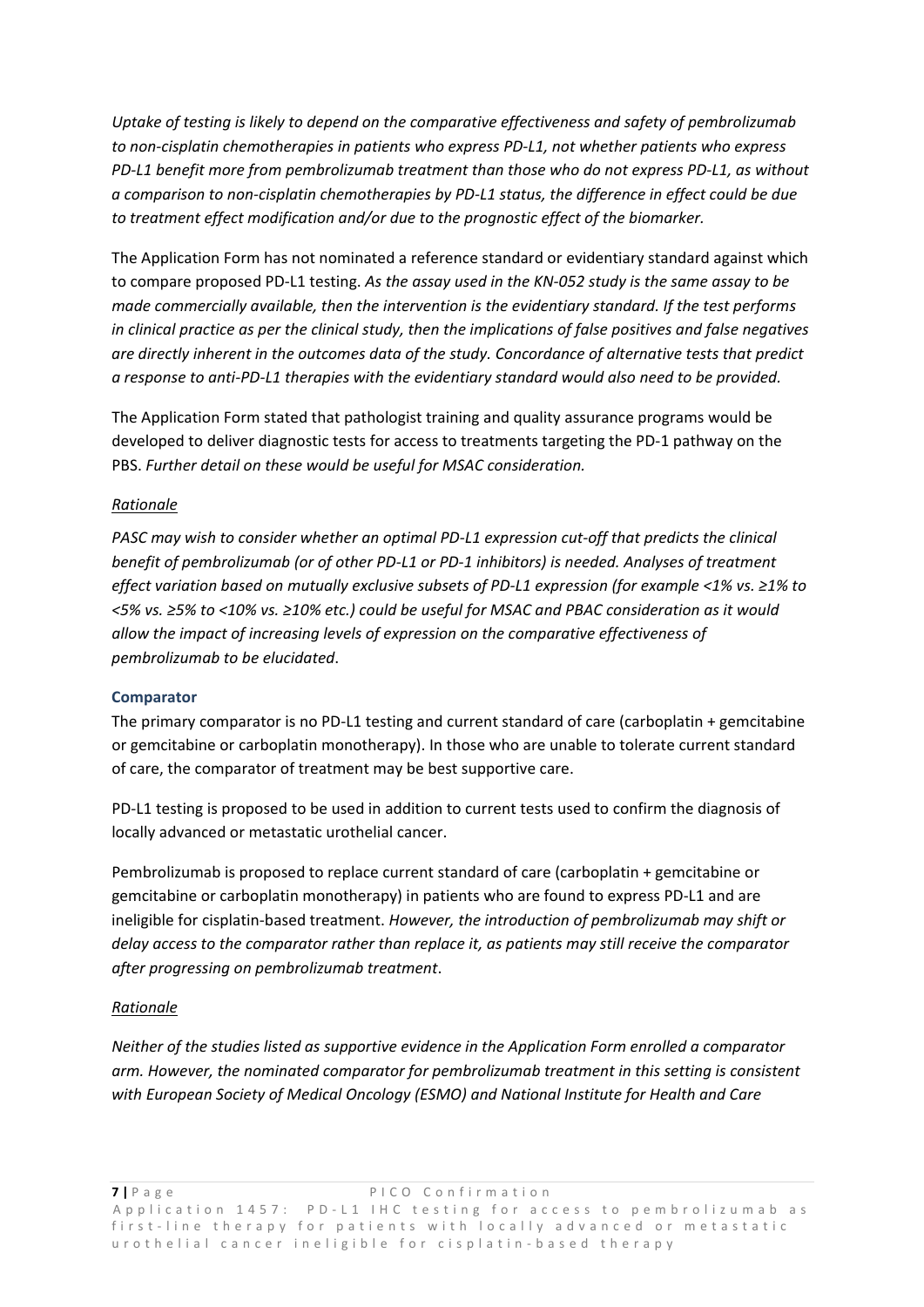*Excellence (NICE) guidelines for the treatment of urothelial cancer who are ineligible for cisplatin, which recommend carboplatin + gemcitabine as the preferred treatment option*. 4,5

#### **Outcomes**

#### *Patient relevant*

### **Testing**

● Psychological and physical harms from testing (including rates of re-biopsy and re-testing)

#### Treatment

- Any adverse events related to a change in treatment including tolerability; toxicity (particularly immune‐related adverse events).
- Primary effectiveness outcomes: Overall survival; quality of life; progression free survival
- Secondary effectiveness outcomes: response rate (complete response or partial response according to Response Evaluation Criteria in Solid Tumors [RECIST] and immune‐related Response Criteria [irRC] criteria); disease control rate (response rate + rate of stable disease); duration of response; rate of disease progression; time to progression.

#### *Healthcare system*

Cost‐effectiveness

- PD-L1 testing and pembrolizumab treatment compared to no PD-L1 testing and standard of care treatment (as appropriate): cost per quality-adjusted life year gained; cost per life year gained; cost of testing per PD‐L1 positive case detected; cost of testing per PD‐L1 positive case detected and treated with pembrolizumab
- pembrolizumab treatment in an unselected population, compared to no PD-L1 testing and standard of care treatment (as appropriate): cost per quality‐adjusted life year gained; cost per life year gained

Predicted use of the test and medicine in practice

- Number of patients tested
- Number of patients treated
- Number of patients tested per PD‐L1 positive result
- Number of patients tested per PD-L1 positive result treated with pembrolizumab
- Financial implications for the MBS
- Financial implications for the PBS

### *Rationale*

*Co‐dependent submissions should explicitly demonstrate the relationship between the test for the biomarker and the medicine, such that it is clear whether treatment effect modification and/or a*

<sup>&</sup>lt;sup>4</sup> Bellmunt J., Orsola A., Leow J.J., et al. Bladder cancer: ESMO Practice Guidelines for diagnosis, treatment and follow-up. Ann Oncol, 2014, 25 Suppl 3, iii40-8.<br><sup>5</sup> NICE Guidelines [NG2], February 2015: Bladder cancer: diagnosis and management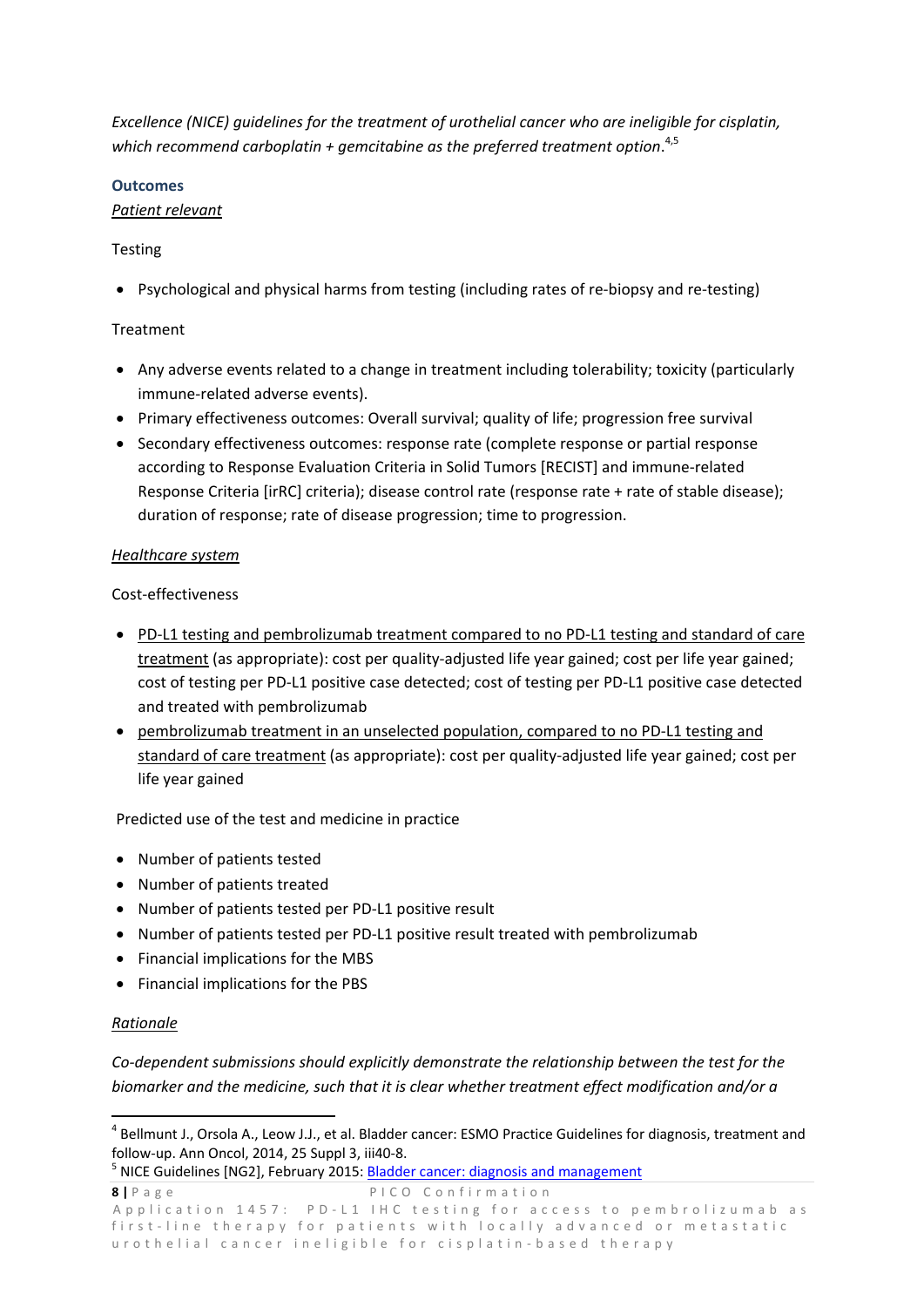*prognostic effect is operating in the relationship. The approach to presenting evidence in a co‐ dependent submission may differ according to the available evidence (i.e. direct evidence or linked evidence) (see Figure P4.1 and Section 2 – Clinical Evaluation, Subsection P4.2 of Product Type 4 of the Guidelines for preparing a submission to the PBAC).*

*The following outcomes could also be included:*

*Biomarker*

 *The prognostic effect of PD‐L1 expression in patients with locally advanced or metastatic urothelial cancer, irrespective of the clinical management provided*

*Test*

- *Effectiveness:*
	- o *Analytic performance: precision of the Dako 22C3 PD‐L1 test*
	- o *Comparative performance: concordance of the Dako 22C3 PD‐L1 test with other PD‐L1 assays and tests that predict a response to anti‐PD‐L1 therapies*
	- o *Clinical utility: outcomes from treatment with and without PD‐L1 testing, relative to standard of care*
	- *Change in management: whether knowledge of the test result will cause a change in the management of the patient by the treating clinician.*

### *Current clinical management algorithm for identified population*

The current clinical management algorithm is shown below.



#### IHC = immunohistochemistry

**9 |** Page PICO Confirmation Application 1457: PD-L1 IHC testing for access to pembrolizumab as first-line therapy for patients with locally advanced or metastatic urothelial cancer ineligible for cisplatin ‐ based therapy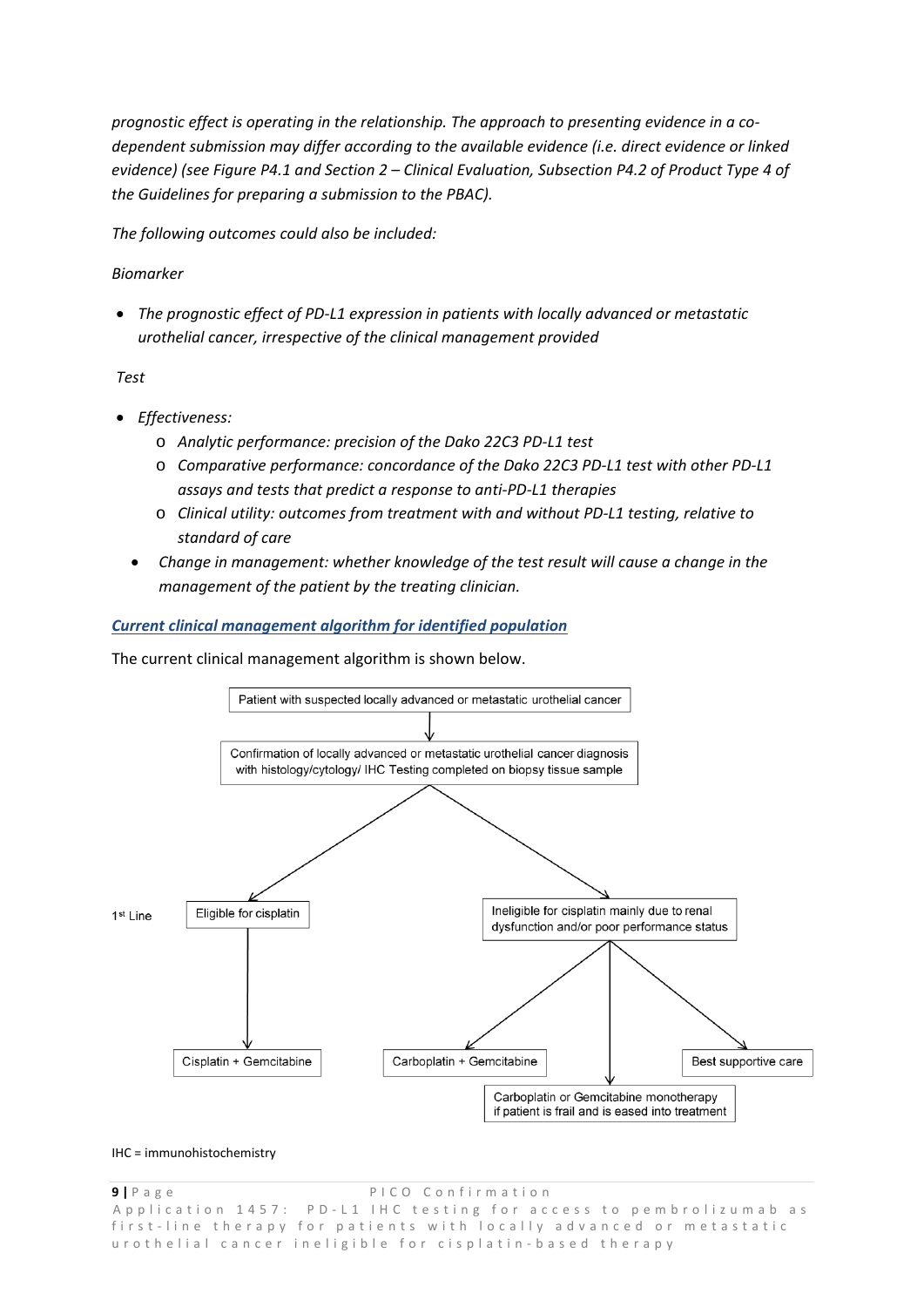### *Proposed clinical management algorithm for identified population*

The proposed clinical management algorithm is shown below. *The proposed management algorithm has been amended from that presented in the Application Form upon clarification of the proposed population eligible for testing (i.e. only those patients who are ineligible for cisplatin‐based therapy).*



IHC = immunohistochemistry; PD‐L1 = programmed death‐ligand 1.

# *Proposed economic evaluation*

A claim of superiority is presented in the Application Form, based on the claims of acceptable safety and analytical performance of PD‐L1 testing and superior effectiveness and acceptable safety of treating patients who express PD‐L1 with pembrolizumab relative to standard of care. *On the basis of this claim, the appropriate type of economic evaluation would be a cost‐utility analysis. However, comparative evidence of PD‐L1 testing or pembrolizumab treatment is not included in the preliminary supporting evidence identified in Part 4 of the Application Form. Additional evidence will need to be presented in order to substantiate these claims.*

In order to assess the cost-effectiveness of the co-dependent technologies, it may be useful for the *submission to present incremental cost‐effectiveness ratios, compared to no PD‐L1 testing and standard of care, for the following scenarios:*

- *1. PD‐L1 testing and pembrolizumab treatment in patients who express PD‐L1 (and therefore, standard of care in those that do not); and*
- *2. Pembrolizumab treatment in all patients (i.e. no PD‐L1 testing).*

*If evidence presented supports that pembrolizumab results in superior health outcomes and is acceptably cost‐effective compared to the standard of care in patients who do and do not express PD‐L1, then PD‐L1 testing will not provide additional utility.*